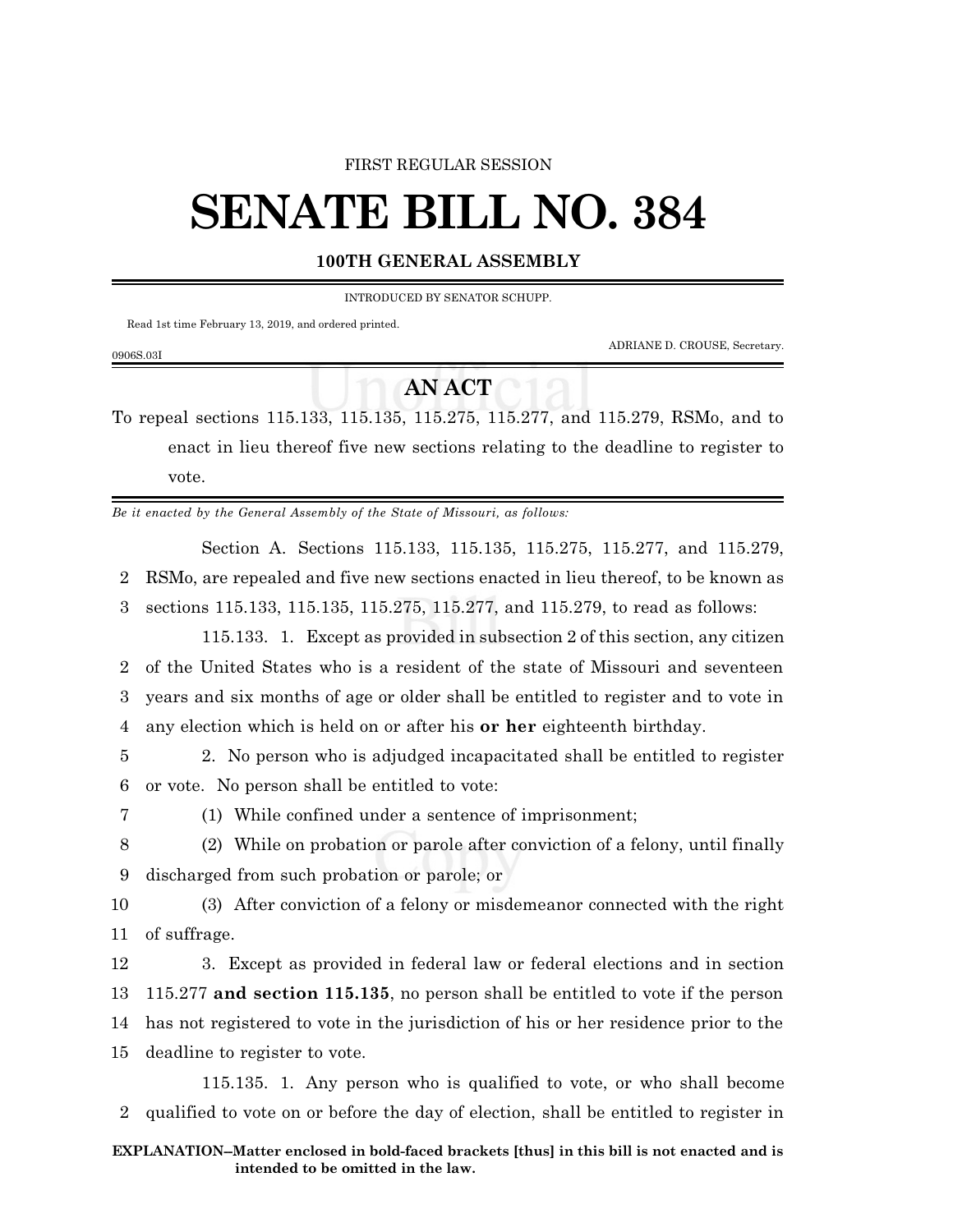the jurisdiction within which he or she resides. In order to vote in any election for which registration is required, a person **[**must**] shall** be registered to vote in the jurisdiction of his or her residence no later than 5:00 p.m., or the normal closing time of any public building where the registration is being held if such time is later than 5:00 p.m., on the **[**fourth Wednesday**] second Tuesday** prior to the election, unless the voter is an interstate former resident**[**, an intrastate new resident, a new resident,**]** or a covered voter, as **such terms are** defined in section 115.275. Except as provided in **[**subsection**] subsections** 4 **and 5** of this section, in no case shall registration for an election extend beyond 10:00 p.m. on the **[**fourth Wednesday**] second Tuesday** prior to the election. Any person registering after such date shall be eligible to vote in subsequent elections.

 2. A person applying to register with an election authority or a deputy registration official shall identify himself or herself by presenting a copy of a birth certificate, a Native American tribal document, other proof of United States citizenship, a valid Missouri drivers license or other form of personal identification at the time of registration.

 3. Except as provided in federal law or federal elections and in section 115.277 **and subsection 5 of this section**, no person shall be entitled to vote if the person has not registered to vote in the jurisdiction of his or her residence prior to the deadline to register to vote.

 4. A covered voter as defined in section 115.275 who has been discharged from military service, has returned from a military deployment or activation, or has separated from employment outside the territorial limits of the United States after the deadline to register to vote, and who is otherwise qualified to register to vote, may register to vote in an election in person before the election authority until 5:00 p.m. on the Friday before such election. Such persons shall produce sufficient documentation showing evidence of qualifying for late registration pursuant to this section.

 **5. (1) Notwithstanding subsection 1 of this section to the contrary, any person who is qualified to vote on election day who has not previously registered to vote by the deadline provided in subsection 1 of this section may:**

 **(a) Register and vote at his or her polling place on the day of the election upon complying with the provisions of subsection 2 of this section and section 115.155; or**

**(b) Register and vote an absentee ballot in person at the office**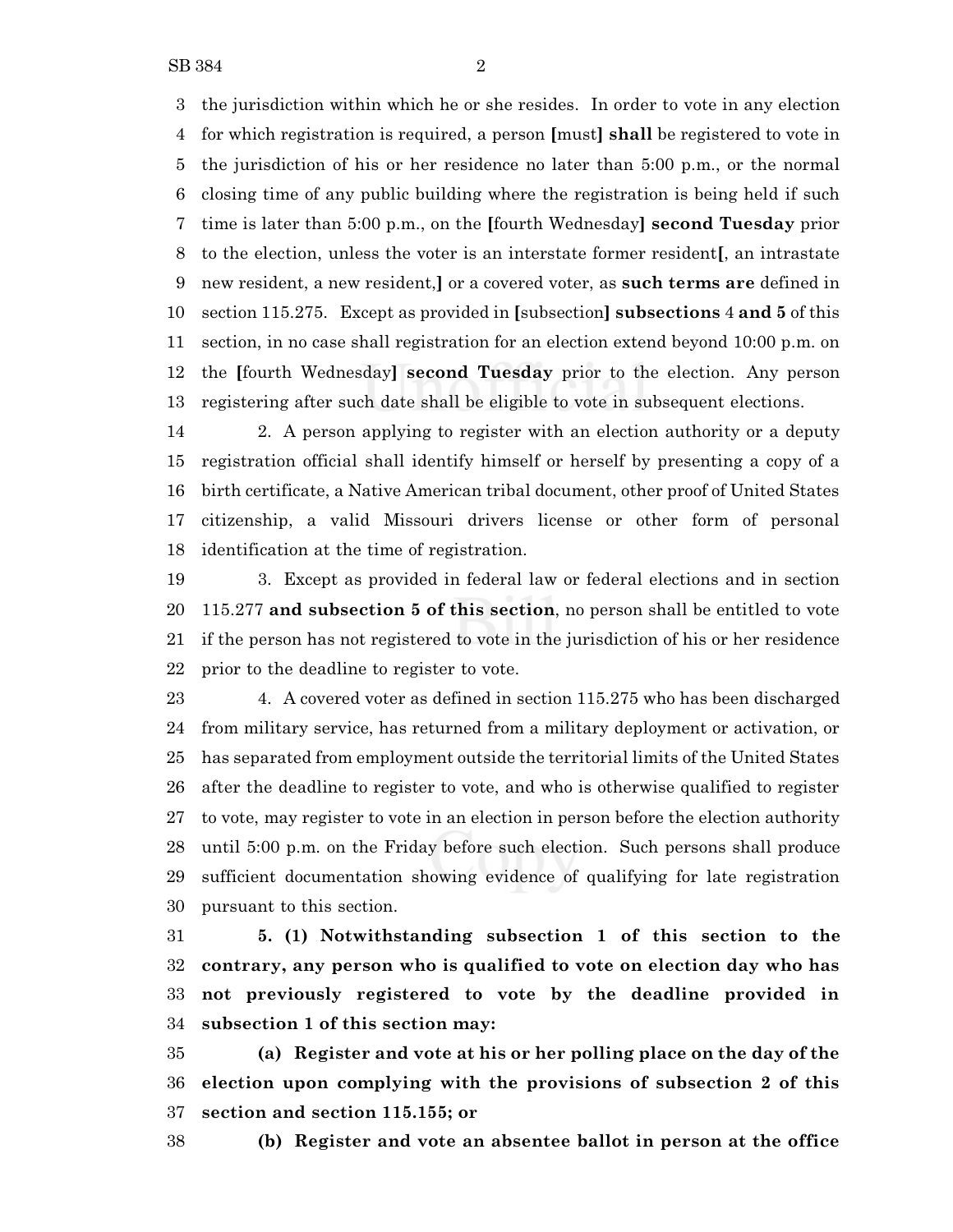**of his or her election authority pursuant to section 115.279, upon complying with the provisions of subsection 2 of this section and section 115.155.**

 **(2) Any person voting pursuant to this subsection shall receive a provisional ballot. Such ballot shall be counted as provided in section 115.430.**

115.275. As used in sections 115.275 to 115.304, unless the context clearly indicates otherwise, the following terms shall mean:

 (1) "Absentee ballot", any of the ballots a person is authorized to cast away from a polling place pursuant to the provisions of sections 115.275 to 115.304;

(2) "Covered voter":

(a) A uniformed services voter who is registered to vote in this state;

 (b) A uniformed services voter defined in this section whose voting residence is in this state and who otherwise satisfies this state's voter eligibility requirements;

(c) An overseas voter;

 (d) Civilian employees of the United States government working outside the boundaries of the United States, and their spouses and dependents;

 (e) Active members of religious or welfare organizations assisting servicemen, and their spouses and dependents; or

 (f) Persons who have been honorably discharged from the Armed Forces or who have terminated their service or employment in any group mentioned in this section within sixty days of an election, and their spouses and dependents;

 (3) "Interstate former resident", a former resident and registered voter in this state who moves from Missouri to another state after the deadline to register to vote in any presidential election in the new state and who otherwise possesses the qualifications to register and vote in such state;

 (4) **[**"Intrastate new resident", a registered voter of this state who moves from one election authority's jurisdiction in the state to another election authority's jurisdiction in the state after the last day authorized in this chapter to register to vote in an election and otherwise possesses the qualifications to vote;

 (5) "New resident", a person who moves to this state after the last date authorized in this chapter to register to vote in any presidential election;

(6)**]** "Overseas voter":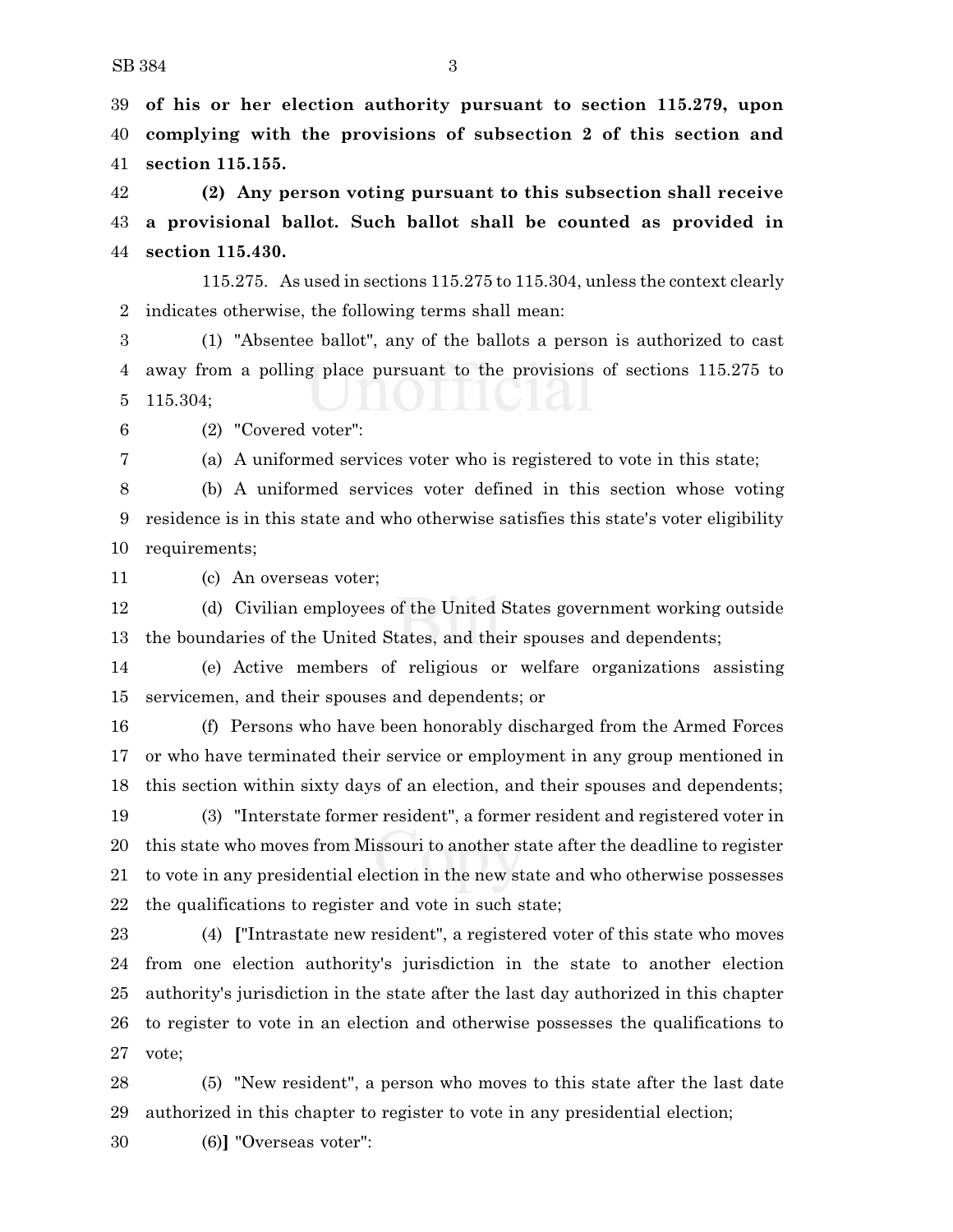(a) A person who resides outside the United States and is qualified to vote in the last place in which the person was domiciled before leaving the United States; or

 (b) A person who resides outside the United States and, but for such residence, would be qualified to vote in the last place in which the person was domiciled before leaving the United States;

**[**(7)**] (5)** "Uniformed services":

 (a) Active and reserve components of the Army, Navy, Air Force, Marine Corps, or Coast Guard of the United States;

 (b) The Merchant Marine, the commissioned corps of the Public Health Service, or the commissioned corps of the National Oceanic and Atmospheric Administration of the United States; or

(c) The Missouri National Guard;

 **[**(8)**] (6)** "Uniformed services voter", an individual who is qualified to vote and is:

 (a) A member of the active or reserve components of the Army, Navy, Air Force, Marine Corps, or Coast Guard of the United States who is on active duty; (b) A member of the Merchant Marine, the commissioned corps of the Public Health Service, or the commissioned corps of the National Oceanic and Atmospheric Administration of the United States;

(c) A member on activated status of the National Guard; or

(d) A spouse or dependent of a member referred to in this subdivision;

 **[**(9)**] (7)** "United States", used in the territorial sense, the several states, the District of Columbia, Puerto Rico, the United States Virgin Islands, and any territory or insular possession subject to the jurisdiction of the United States.

115.277. 1. Except as provided in subsections 2, 3, 4, and 5 of this section, any registered voter of this state may vote by absentee ballot for all candidates and issues for which such voter would be eligible to vote at the polling place if such voter expects to be prevented from going to the polls to vote on election day due to:

 (1) Absence on election day from the jurisdiction of the election authority in which such voter is registered to vote;

 (2) Incapacity or confinement due to illness or physical disability, including a person who is primarily responsible for the physical care of a person who is incapacitated or confined due to illness or disability;

(3) Religious belief or practice;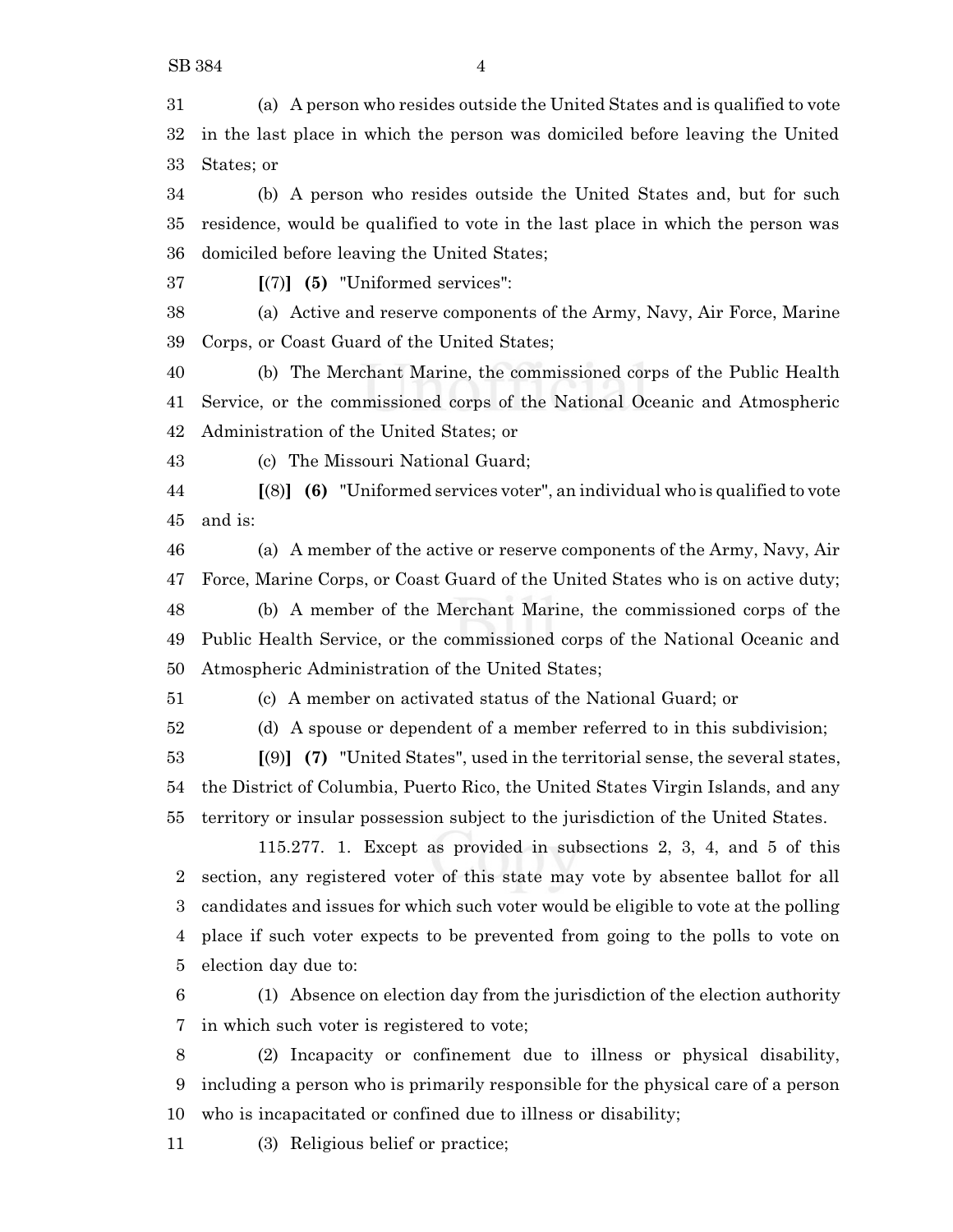(4) Employment as an election authority, as a member of an election authority, or by an election authority at a location other than such voter's polling place;

(5) Incarceration, provided all qualifications for voting are retained;

 (6) Certified participation in the address confidentiality program established under sections 589.660 to 589.681 because of safety concerns.

 2. Any covered voter, as defined in section 115.275, who is eligible to register and vote in this state may vote in any election for federal office, statewide office, state legislative office, or statewide ballot initiatives by submitting a federal postcard application to apply to vote by absentee ballot or by submitting a federal postcard application at the polling place even though the person is not registered. A federal postcard application submitted by a covered voter pursuant to this subsection shall also serve as a voter registration application under section 115.908 and the election authority shall, if satisfied that the applicant is entitled to register, place the voter's name on the voter registration file. Each covered voter may vote by absentee ballot or, upon submitting an affidavit that the person is qualified to vote in the election, may vote at the person's polling place.

 3. Any interstate former resident, as defined in section 115.275, may vote by absentee ballot for presidential and vice presidential electors.

 **[**4. Any intrastate new resident, as defined in section 115.275, may vote by absentee ballot at the election for presidential and vice presidential electors, United States senator, representative in Congress, statewide elected officials and statewide questions, propositions and amendments from such resident's new jurisdiction of residence after registering to vote in such resident's new jurisdiction of residence.

 5. Any new resident, as defined in section 115.275, may vote by absentee ballot for presidential and vice presidential electors after registering to vote in such resident's new jurisdiction of residence.**]**

115.279. 1. Application for an absentee ballot may be made by the applicant in person, or by mail, or for the applicant, in person, by his or her guardian or a relative within the second degree by consanguinity or affinity. The election authority shall accept applications by facsimile transmission and by electronic mail within the limits of its telecommunications capacity.

 2. Each application shall be made to the election authority of the jurisdiction in which the person is or would be registered. Each application shall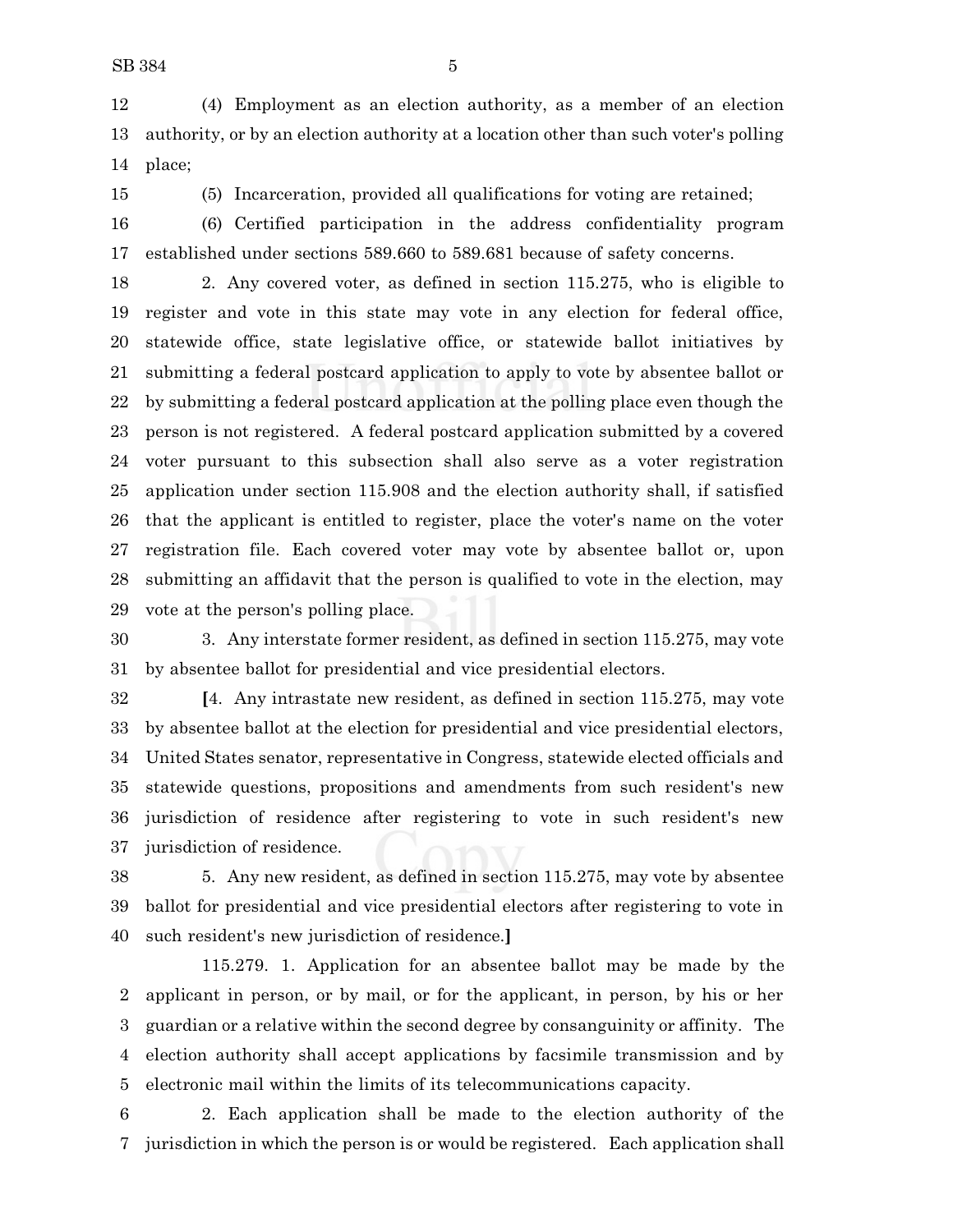be in writing and shall state the applicant's name, address at which he or she is

 or would be registered, his or her reason for voting an absentee ballot, the address to which the ballot is to be mailed, if mailing is requested, and for absent uniformed services and overseas applicants, the applicant's email address if electronic transmission is requested. If the reason for the applicant voting absentee is due to the reasons established under subdivision (6) of subsection 1 of section 115.277, the applicant shall state the voter's identification information provided by the address confidentiality program in lieu of the applicant's name, address at which he or she is or would be registered, and address to which the ballot is to be mailed, if mailing is requested. Each application to vote in a primary election shall also state which ballot the applicant wishes to receive. If any application fails to designate a ballot, the election authority shall, within three working days after receiving the application, notify the applicant by mail that it will be unable to deliver an absentee ballot until the applicant designates which political party ballot he or she wishes to receive. If the applicant does not respond to the request for political party designation, the election authority is authorized to provide the voter with that part of the ballot for which no political party designation is required.

 3. **[**Except as provided in subsection 3 of section 115.281,**]** All applications for absentee ballots received prior to the sixth Tuesday before an election shall be stored at the office of the election authority until such time as the applications are processed in accordance with section 115.281. No application for an absentee ballot received in the office of the election authority by mail, by facsimile transmission, by electronic mail, or by a guardian or relative after 5:00 p.m. on the second Wednesday immediately prior to the election shall be accepted by any election authority. No application for an absentee ballot submitted by the applicant in person after 5:00 p.m. on the day before the election shall be accepted by any election authority, except as provided in **[**subsections 6, 8 and 9**] subsection 6** of this section.

 4. Each application for an absentee ballot shall be signed by the applicant or, if the application is made by a guardian or relative pursuant to this section, the application shall be signed by the guardian or relative, who shall note on the application his or her relationship to the applicant. If an applicant, guardian or relative is blind, unable to read or write the English language or physically incapable of signing the application, he or she shall sign by mark, witnessed by the signature of an election official or person of his or her own choosing. Any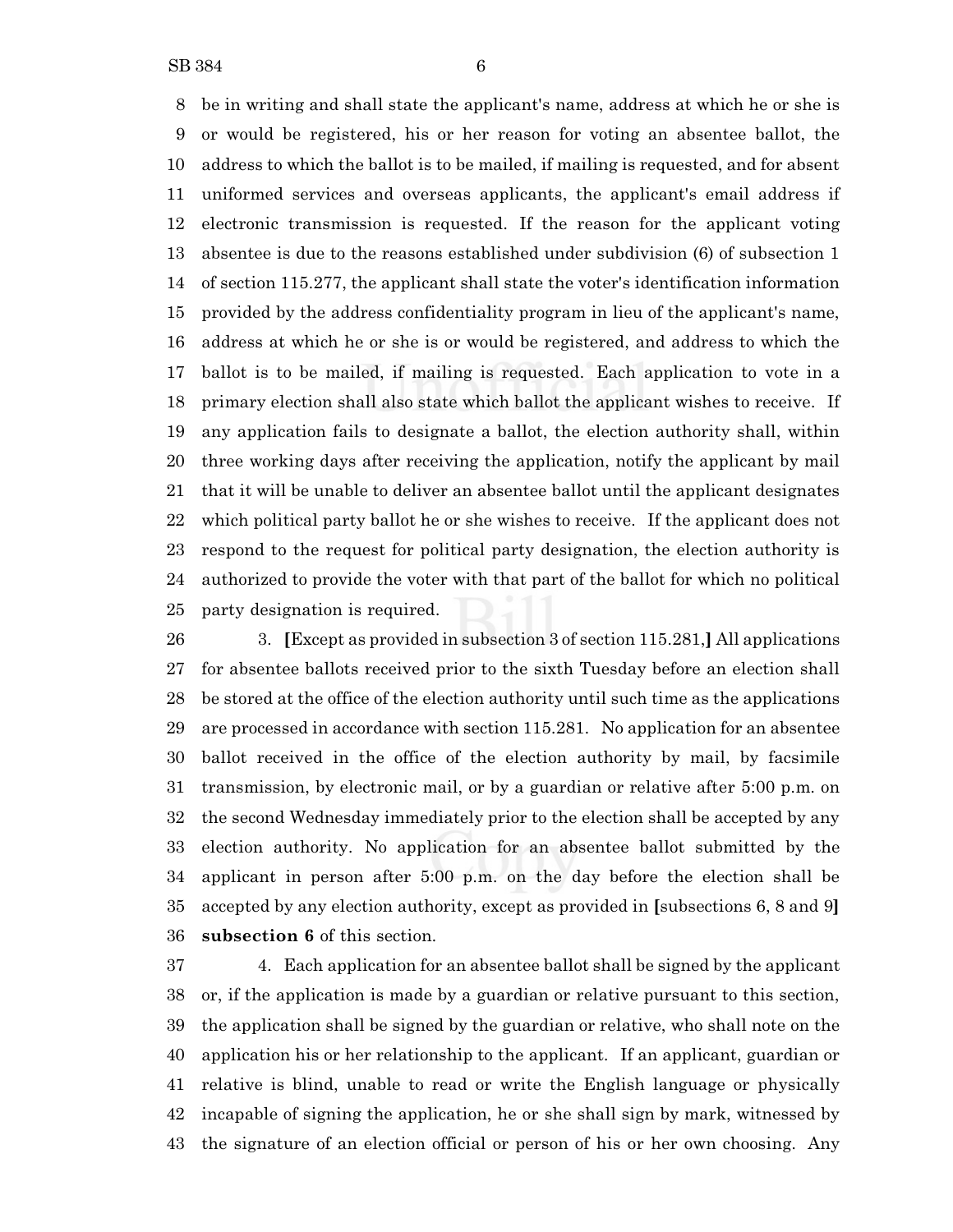person who knowingly makes, delivers or mails a fraudulent absentee ballot application shall be guilty of a class one election offense.

 5. (1) Notwithstanding any law to the contrary, any resident of the state of Missouri who resides outside the boundaries of the United States or who is on active duty with the Armed Forces of the United States or members of their immediate family living with them may request an absentee ballot for both the primary and subsequent general election with one application.

 (2) The election authority shall provide each absent uniformed services voter and each overseas voter who submits a voter registration application or an absentee ballot request, if the election authority rejects the application or request, with the reasons for the rejection.

 (3) Notwithstanding any other law to the contrary, if a standard oath regarding material misstatements of fact is adopted for uniformed and overseas voters pursuant to the Help America Vote Act of 2002, the election authority shall accept such oath for voter registration, absentee ballot, or other election-related materials.

 (4) Not later than sixty days after the date of each regularly scheduled general election for federal office, each election authority which administered the election shall submit to the secretary of state in a format prescribed by the secretary a report on the combined number of absentee ballots transmitted to, and returned by, absent uniformed services voters and overseas voters for the election. The secretary shall submit to the Election Assistance Commission a combined report of such information not later than ninety days after the date of each regularly scheduled general election for federal office and in a standardized format developed by the commission pursuant to the Help America Vote Act of 2002. The secretary shall make the report available to the general public.

 (5) As used in this section, the terms "absent uniformed services voter" and "overseas voter" shall have the meaning prescribed in 52 U.S.C. Section 20310.

 6. **[**An application for an absentee ballot by a new resident shall be submitted in person by the applicant in the office of the election authority in the election jurisdiction in which such applicant resides. The application shall be received by the election authority no later than 7:00 p.m. on the day of the election. Such application shall be in the form of an affidavit, executed in duplicate in the presence of the election authority or any authorized officer of the election authority, and in substantially the following form: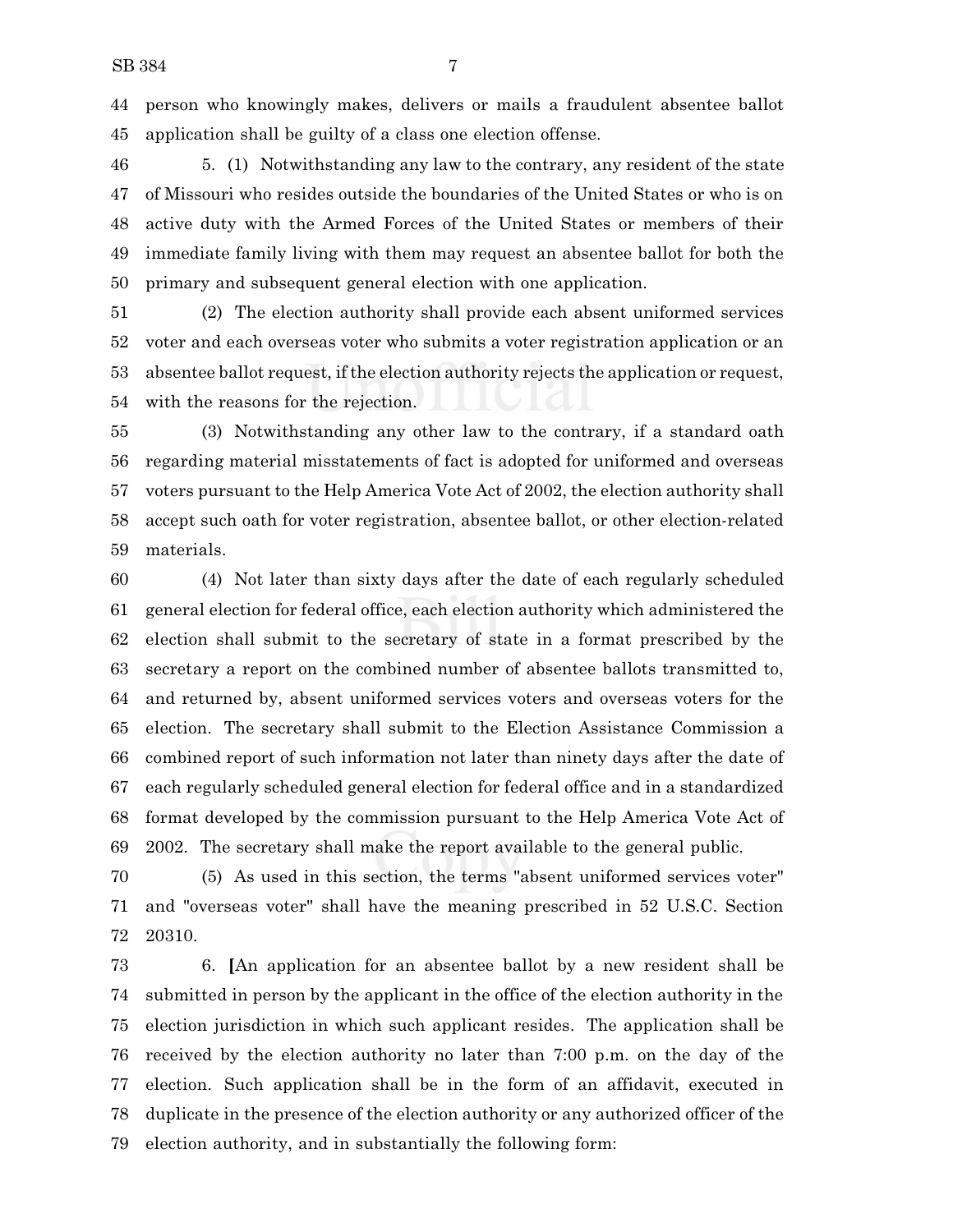| 80  | "STATE OF $\_\_\_\_\_\_\_\_\_\$                                                       |                                                                            |  |
|-----|---------------------------------------------------------------------------------------|----------------------------------------------------------------------------|--|
| 81  | COUNTY OF ______, ss.                                                                 |                                                                            |  |
| 82  |                                                                                       | I, ______, do solemnly swear that:                                         |  |
| 83  | (1)                                                                                   | Before becoming a resident of this state, I resided at                     |  |
| 84  |                                                                                       | (residence address) in ______ (town, township,                             |  |
| 85  |                                                                                       | village or city) of ________ County in the state of                        |  |
| 86  |                                                                                       | $\overline{\phantom{a}}$ ;                                                 |  |
| 87  | (2)                                                                                   | I moved to this state after the last day to register to                    |  |
| 88  |                                                                                       | vote in such general presidential election and I am                        |  |
| 89  |                                                                                       | now residing in the county of _____, state of                              |  |
| 90  |                                                                                       | Missouri;                                                                  |  |
| 91  | (3)                                                                                   | I believe I am entitled pursuant to the laws of this                       |  |
| 92  |                                                                                       | state to vote in the presidential election to be held                      |  |
| 93  |                                                                                       | November _______, ______ (year);                                           |  |
| 94  | (4)                                                                                   | I hereby make application for a presidential and vice                      |  |
| 95  |                                                                                       | presidential ballot. I have not voted and shall not                        |  |
| 96  |                                                                                       | vote other than by this ballot at such election.                           |  |
| 97  |                                                                                       |                                                                            |  |
| 98  | (Applicant)                                                                           |                                                                            |  |
| 99  |                                                                                       |                                                                            |  |
| 100 | (Residence Address)                                                                   |                                                                            |  |
| 101 | Subscribed and sworn to before me this ______ day of _____, _____                     |                                                                            |  |
| 102 |                                                                                       |                                                                            |  |
| 103 | (Title and name of officer authorized to administer oaths)"                           |                                                                            |  |
| 104 |                                                                                       | 7. The election authority in whose office an application is filed pursuant |  |
| 105 | to subsection 6 of this section shall immediately send a duplicate of such            |                                                                            |  |
| 106 | application to the appropriate official of the state in which the new resident        |                                                                            |  |
| 107 | applicant last resided and shall file the original of such application in its office. |                                                                            |  |
| 108 |                                                                                       | 8. An application for an absentee ballot by an intrastate new resident     |  |
| 109 | shall be made in person by the applicant in the office of the election authority in   |                                                                            |  |
| 110 | the election jurisdiction in which such applicant resides. The application shall      |                                                                            |  |
| 111 | be received by the election authority no later than 7:00 p.m. on the day of the       |                                                                            |  |
| 112 | election. Such application shall be in the form of an affidavit, executed in          |                                                                            |  |
| 113 | duplicate in the presence of the election authority or an authorized officer of the   |                                                                            |  |
| 114 | election authority, and in substantially the following form:                          |                                                                            |  |
| 115 |                                                                                       | "STATE OF $\_\_\_\_\_\_\_\_\$                                              |  |